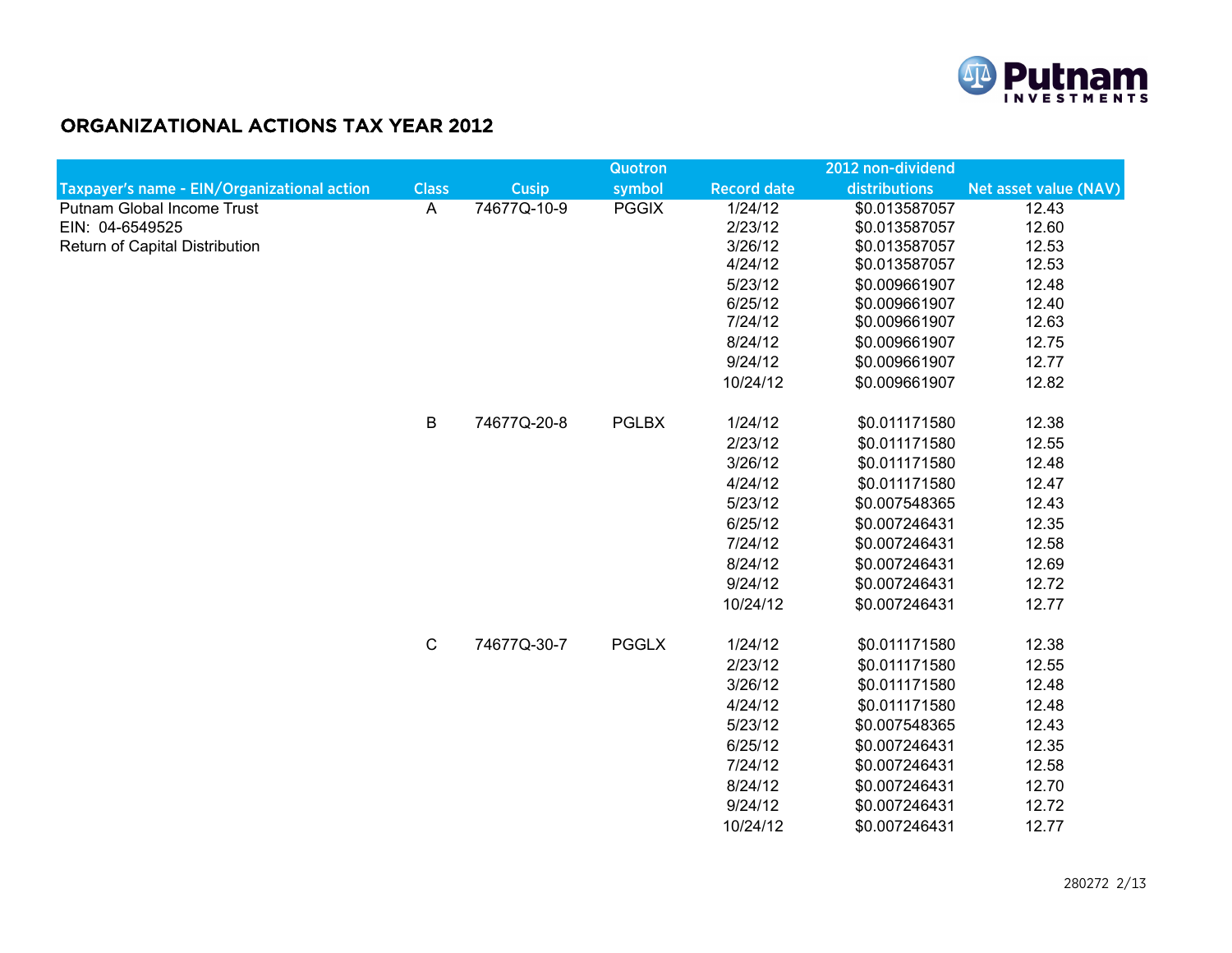

|                                             |                |              | Quotron      |                    | 2012 non-dividend |                       |
|---------------------------------------------|----------------|--------------|--------------|--------------------|-------------------|-----------------------|
| Taxpayer's name - EIN/Organizational action | <b>Class</b>   | <b>Cusip</b> | symbol       | <b>Record date</b> | distributions     | Net asset value (NAV) |
|                                             | M              | 74677Q-40-6  | <b>PGGMX</b> | 1/24/12            | \$0.012681253     | 12.32                 |
|                                             |                |              |              | 2/23/12            | \$0.012681253     | 12.49                 |
|                                             |                |              |              | 3/26/12            | \$0.012681253     | 12.42                 |
|                                             |                |              |              | 4/24/12            | \$0.012681253     | 12.42                 |
|                                             |                |              |              | 5/23/12            | \$0.009058038     | 12.37                 |
|                                             |                |              |              | 6/25/12            | \$0.008756104     | 12.29                 |
|                                             |                |              |              | 7/24/12            | \$0.008756104     | 12.52                 |
|                                             |                |              |              | 8/24/12            | \$0.008756104     | 12.64                 |
|                                             |                |              |              | 9/24/12            | \$0.009058038     | 12.66                 |
|                                             |                |              |              | 10/24/12           | \$0.008756104     | 12.71                 |
|                                             | $\mathsf{R}$   | 74677Q-50-5  | <b>PGBRX</b> | 1/24/12            | \$0.012983188     | 12.41                 |
|                                             |                |              |              | 2/23/12            | \$0.012681253     | 12.58                 |
|                                             |                |              |              | 3/26/12            | \$0.012681253     | 12.51                 |
|                                             |                |              |              | 4/24/12            | \$0.012681253     | 12.51                 |
|                                             |                |              |              | 5/23/12            | \$0.009058038     | 12.46                 |
|                                             |                |              |              | 6/25/12            | \$0.008756104     | 12.38                 |
|                                             |                |              |              | 7/24/12            | \$0.008756104     | 12.61                 |
|                                             |                |              |              | 8/24/12            | \$0.008756104     | 12.73                 |
|                                             |                |              |              | 9/24/12            | \$0.009058038     | 12.75                 |
|                                             |                |              |              | 10/24/12           | \$0.008756104     | 12.80                 |
|                                             | R <sub>5</sub> | 74677Q-70-3  | <b>PGGDX</b> | 1/24/12            | \$0.000000000     | 0.00                  |
|                                             |                |              |              | 2/23/12            | \$0.000000000     | 0.00                  |
|                                             |                |              |              | 3/26/12            | \$0.000000000     | 0.00                  |
|                                             |                |              |              | 4/24/12            | \$0.000000000     | 0.00                  |
|                                             |                |              |              | 5/23/12            | \$0.000000000     | 0.00                  |
|                                             |                |              |              | 6/25/12            | \$0.000000000     | 0.00                  |
|                                             |                |              |              | 7/24/12            | \$0.010265777     | 12.63                 |
|                                             |                |              |              | 8/24/12            | \$0.010567711     | 12.75                 |
|                                             |                |              |              | 9/24/12            | \$0.010567711     | 12.77                 |
|                                             |                |              |              | 10/24/12           | \$0.010567711     | 12.82                 |